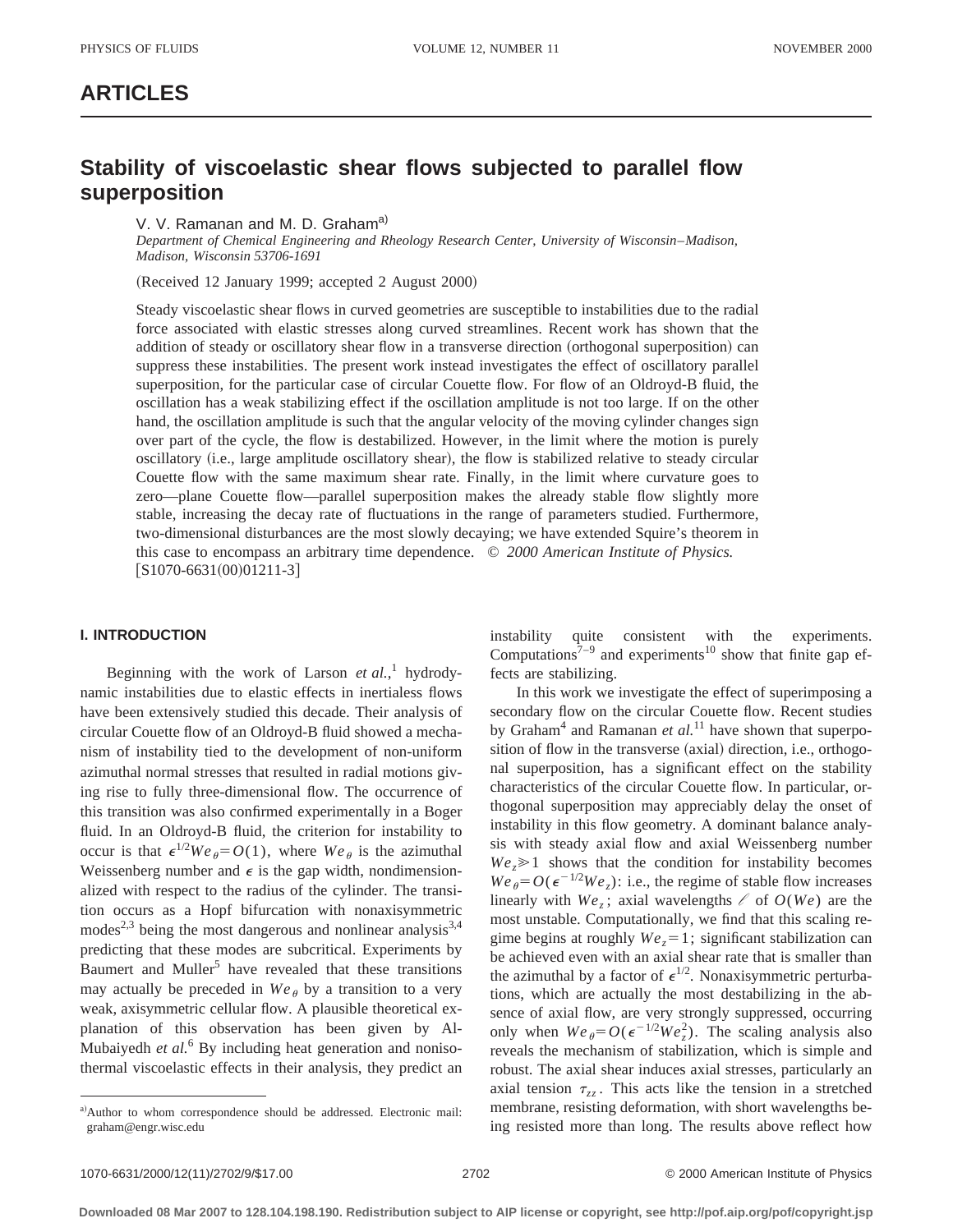large  $We_{\theta}$  and  $\ell$  must become for the destabilizing hoop stress term to compete with the axial tension in the leading order momentum balance. In effect, stabilization of the flow is obtained by using viscoelasticity against itself.

In applications, an oscillatory transverse flow is likely to be more feasible than a steady one. In this case an additional parameter, the transverse Deborah number arises,  $De<sub>z</sub>$  $= \lambda \omega$ , where  $\omega$  is the angular frequency of the oscillation. Now  $We<sub>z</sub>$  represents the maximum axial shear rate. We can also arrive at scaling results in this situation.<sup>11</sup> When  $De<sub>z</sub>$  $=$  *O*(1) these collapse to the steady case above. When *De*<sub>z</sub>  $= O(We_{\theta})$  and  $We_{z} = O(1)$ , corresponding to an  $O(\epsilon^{1/2})$ strain, there is no stabilization. In contrast, when *De*<sub>z</sub>  $= O(We_{\theta})$  and  $We_{z} = O(\epsilon^{-1/2})$ , corresponding to an  $O(1)$ strain, stabilization is essentially complete: instability does not arise until  $We_{\theta} = O(\epsilon^{-1})$  rather than  $O(\epsilon^{-1/2})$ . All of these scaling results have been corroborated by numerical linear stability analyses in the circular Couette and Dean geometries.<sup>4,11</sup> Nevertheless, we also find two regions of instability—when the external forcing frequency is close to the inverse of the relaxation time and when the frequency is close to zero. In both these cases the instability is a synchronous resonance bifurcation, i.e., the frequency of the bifurcating solution equals the forcing frequency. Consistent with the analysis of Davis and Rosenblat<sup>12</sup> we find that the zero frequency limit is singular with the response of the disturbance containing large temporal increases at time instants close to 1/4 and 3/4 of the time period *T* of oscillation, corresponding to the instants when the local axial shear rate is close to zero. This singular transient behavior can be understood in a crude sense on the basis of a quasisteady argument. Addition of steady axial flow at small  $We<sub>z</sub>$  is destabilizing;<sup>4</sup> accounting for the axial reflection symmetry of the flow, the instantaneous growth rate is thus roughly proportional to  $sin(4\pi t/T)$ . Integrating the growth rate to yield the amplitude gives maxima at  $t = T/4$  and  $t = 3T/4$  as found in the exact computation. We note that in principle this quasisteady approach can be made rigorous in the low frequency limit by application of the WKBJ method.

The present work extends the methodology of Ramanan  $et al.<sup>11</sup>$  to the superposition of parallel flow in the circular Couette geometry by modulation of the inner or outer cylinder rotation rate. This subject has been exhaustively studied for the classical Newtonian Taylor–Couette flow; for a review refer to Donnelly.<sup>13</sup> In the case when the base flow is generated by the inner cylinder,  $Hall^{14}$  showed that modulation of the inner cylinder rotation rate is destabilizing. Given the same base flow, Walsh and Donnelly<sup>15</sup> showed significant stabilization when the modulation was imposed on the outer cylinder. The stability of the Newtonian fluid in this geometry is governed by the interaction of centrifugal forces generated by base flow and the modulation. For the zero Reynolds number viscoelastic flow that we are analyzing here, we ask whether we can use parallel superposition to stabilize the flow. Further, we seek to understand the interaction between the material time scale given by the relaxation time of the fluid and the external forcing. In particular, it is of interest to investigate whether the parallel superposi-



FIG. 1. Schematic diagram of the circular Couette geometry.  $\Omega_d=0$ ,  $\Omega$  $\neq 0$  reduces to pure circular Couette flow while  $\Omega = 0$ ,  $\Omega_d \neq 0$  corresponds to large amplitude oscillatory shear.

tion would result in nontrivial regions of instability that depend on shear rate and frequency, as is the case in orthogonal superposition.

In the limiting case of a narrow gap, and azimuthal wave number of disturbances is on the order of the gap width, the circular Couette flow analysis reduces to that of plane Couette flow. Therefore, some stability results are also presented for parallel superposition in this case. We have also shown that Squire's theorem extends to time-dependent base states in this situation, so two-dimensional disturbances are the most slowly decaying.

#### **II. FORMULATION**

#### **A. Circular Couette flow**

We consider the inertialess flow of an upper convected Maxwell (UCM) or Oldroyd-B fluid in the annular region between infinitely long circular cylinders. We assume that the annulus is open, i.e., we do not impose a constraint on the net axial flow rate. The fluid has relaxation time  $\lambda$ ; the polymer and solvent contributions to the viscosity are  $\eta_p$  and  $\eta_s$ , respectively, with the ratio  $\eta_s / \eta_p$  denoted by *S*. The inner cylinder, with radius  $R_1$ , is rotating with angular velocity  $\Omega + \Omega_d \sin(\omega t)$ , while the outer cylinder, with radius  $R_2$ , is stationary (Fig. 1). When  $\Omega$ ,  $\Omega_d \neq 0$  we have circular Couette with superimposed parallel Couette (CCPC) flow. Similarly, when  $\Omega = 0$ ,  $\Omega_d \neq 0$  we recover the large amplitude oscillatory shear (LAOS) limit and with  $\Omega_d=0$ ,  $\Omega\neq0$ we have the pure circular Couette limit.

The dimensionless momentum, constitutive, and continuity equations are

$$
\nabla \cdot \boldsymbol{\tau} - \nabla p + W e_{\theta} S \nabla^2 \mathbf{v} = 0, \qquad (1)
$$

$$
\boldsymbol{\tau} + W e_{\theta} \left( \partial \frac{\boldsymbol{\tau}}{\partial t} + \mathbf{v} \cdot \nabla \, \boldsymbol{\tau} - (\boldsymbol{\tau} \cdot \nabla \mathbf{v} + (\boldsymbol{\tau} \cdot \nabla \mathbf{v})^{\mathrm{T}}) \right)
$$
  
= 
$$
W e_{\theta} (\nabla \mathbf{v} + \nabla \mathbf{v}^{\mathrm{T}}),
$$
 (2)

$$
\nabla \cdot \mathbf{v} = 0,\tag{3}
$$

where **v** is the velocity, *p* is the pressure, and  $\tau$  is the polymer stress tensor. No-slip boundary conditions are imposed at the two cylinders. When  $\Omega \neq 0$ , the azimuthal Weissenberg number,  $We_{\theta}$ , is defined by

$$
We_{\theta} = \frac{\lambda \Omega (1 - \epsilon)}{\epsilon},\tag{4}
$$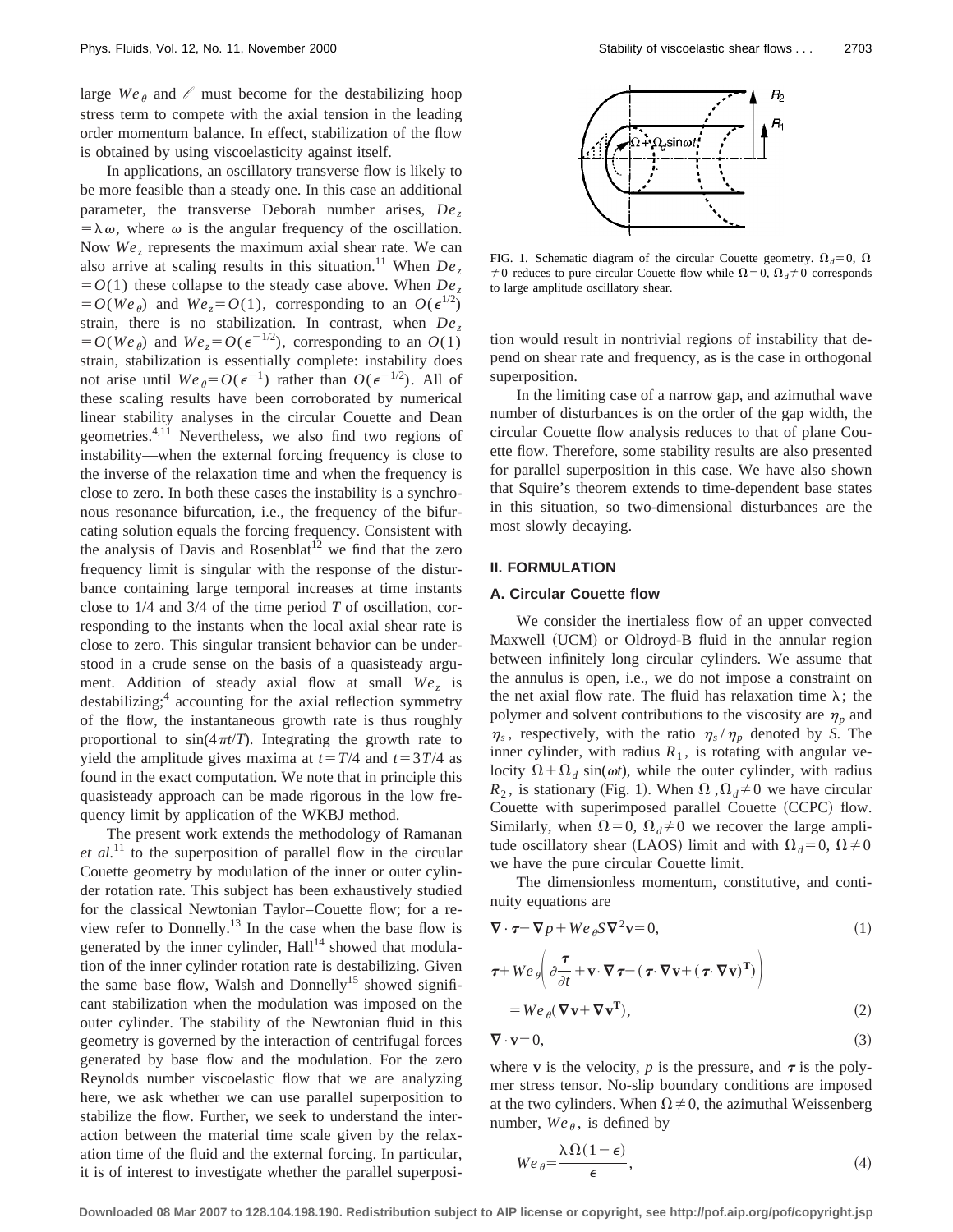where

$$
\epsilon = \frac{R_2 - R_1}{R_2}.\tag{5}
$$

Similarly, when  $\Omega = 0$  and  $\Omega_d \neq 0$ , *We*<sub> $\theta$ </sub> is defined by replacing  $\Omega$  with  $\Omega_d$  in Eq. (4). The Newtonian fluid is recovered for  $S \rightarrow \infty$  with the pressure *p* rescaled accordingly. Note that  $\epsilon/(1-\epsilon)$  measures the maximum streamline curvature. Length is scaled with the gap width  $R_2 - R_1 = \epsilon R_2$  and stress with  $\eta_p/\lambda$ . Velocity is scaled with the speed of inner cylinder rotation  $(1-\epsilon)R_2\Omega$  and time is nondimensionalized by  $\epsilon/((1-\epsilon)\Omega)$ . The dimensionless flow domain is  $\{(r,\theta,z):[(1-\epsilon)/\epsilon] < r < (1/\epsilon), 0 < \theta \leq 2\pi, -\infty\}$  $\langle z \rangle \langle \infty \rangle$ . We define a new radial coordinate,  $\rho = r+1$  $-1/\epsilon$ , so that  $\rho=0$  is the inner cylinder and  $\rho=1$  the outer.

Analytical solutions for the base state velocities  $\vec{v}$  and polymer stresses  $\bar{\tau}$  for the LAOS and CCPC flow are given in the Appendix. Our interest is in the stability of these solutions to infinitesimal perturbations. We define a vector of  $perturbations$  $\widetilde{\tau}_{rr}, \widetilde{\tau}_{r\theta}, \widetilde{\tau}_{rz}, \widetilde{\tau}_{\theta\theta}, \widetilde{\tau}_{\theta z}, \widetilde{\tau}_{zz}, \widetilde{\upsilon}_{r}, \widetilde{\upsilon}_{\theta}, \widetilde{\upsilon}_{z}, \widetilde{p}),$ where, for example,  $\tilde{\tau}_{\theta\theta} = \tau_{\theta\theta} - \tilde{\tau}_{\theta\theta}$ . It has been shown by Larson *et al.*<sup>1</sup> that the relevant regime for instability to occur is when  $We_{\theta} = O(\epsilon^{-1/2})$ . This magnitude of  $We_{\theta}$  is necessary for the destabilizing hoop stress  $\tilde{\tau}_{\theta\theta}/r$  to appear in the leading order perturbation momentum balance. We enforce this scaling in our work by defining an  $O(1)$  scaled azimuthal Weissenberg number *Wp* such that *Wp*  $= \epsilon^{1/2}We_{\theta}$ . Following Larson *et al.*<sup>1</sup> and Graham,<sup>4</sup> the perturbations are scaled as follows:  $\tilde{\tau}_{rr} = O(1)$ ,  $\tilde{\tau}_{r\theta}$  $= O(\epsilon^{-1/2}), \quad \tilde{\tau}_{rz} = O(1), \quad \tilde{\tau}_{\theta\theta} = O(\epsilon^{-1}), \quad \tilde{\tau}_{\theta z} = O(\epsilon^{-1/2}), \quad \tilde{\tau}_{zz}$  $= O(1)$ ,  $\tilde{v}_r = O(\epsilon^{1/2})$ ,  $\tilde{v}_\theta = O(1)$ ,  $\tilde{v}_z = O(\epsilon^{1/2})$ , and  $\tilde{p}$  $=$   $O(1)$ . This scaling is identical to the leading order scaling of the base state velocities and stresses. Further, as in Ramanan *et al.*,<sup>11</sup> we rescale to the "low frequency" regime such that  $\omega = \omega_1 \epsilon^{1/2}$  and time scale adjusted accordingly to  $t = t_1 e^{-1/2}$ , where  $\omega_1$  and  $t_1$  are  $O(1)$ . Setting  $\omega_1 = 0$  in this regime gives us the pure circular Couette limit. The ''high frequency'' regime is obtained for  $\omega = O(1)$  or  $\omega_1$  $=$   $O(\epsilon^{-1/2})$ . Here the forcing frequency is on the order of the azimuthal shear rate.

To analyze the stability of the CCPC flow we expand the perturbation vector using disturbances of the form

$$
\mathbf{u} = \delta \phi(\rho, t) e^{i(\alpha z + n\theta)} + O(\delta^2),\tag{6}
$$

where  $\phi = (\hat{\tau}_{rr}(\rho,t), \hat{\tau}_{r\theta}(\rho,t), \hat{\tau}_{rz}(\rho,t), \hat{\tau}_{\theta\theta}(\rho,t), \hat{\tau}_{\theta z}(\rho,t),$  $\hat{\tau}_{zz}(\rho,t), \hat{\nu}_r(\rho,t), \hat{\nu}_\theta(\rho,t), \hat{\nu}_r(\rho,t)$  and  $\alpha$  and *n* are axial and azimuthal wave numbers, respectively. It has been shown by Joo and Shaqfeh<sup>16</sup> for the circular Couette instability that for non-axisymmetric modes to appear in the leading order equations *n* must be scaled to be  $O(\epsilon^{-1/2})$ . We implement this scaling in CCPC flow by defining  $\tilde{n} = \epsilon^{1/2} n = O(1)$ . We also examine the regime where  $n = O(\epsilon^{-1})$ . At these large values of *n*,  $We_{\theta}$  must be  $O(\epsilon^{-1})$  for curvature driven instability to occur in the absence of modulation; we include this case since the possibility remains that modulation might drive an instability. To leading order in  $\epsilon$ , this situation is equivalent to the plane Couette geometry considered next.



FIG. 2. Schematic diagram of the plane Couette geometry.  $V_d=0$ ,  $V\neq0$ reduces to pure plane Couette flow.

## **B. Plane Couette flow**

In the plane Couette geometry we consider flow between two infinitely long plates that are moving in the opposite directions (Fig. 2). We find this geometrical arrangement to be computationally more favorable in preserving the symmetry of the solution as compared to one with one plate fixed and the other moving. We use a Cartesian coordinate system with the flow direction denoted by *x*, the gradient direction *y* and *z* being the neutral direction. In our modulated system the two plates are moving in the  $x$  direction with speeds  $\pm \frac{1}{2}(V + V_d \sin(\omega t))$ .  $V \neq 0$  and  $V_d = 0$  gives us the plane Couette flow while nonzero *V* and  $V<sub>d</sub>$  results in the plane Couette with superimposed parallel Couette (PCPC) flow. As in the circular Couette flow, the ratio of the amplitudes  $V_d/V$  is defined to be  $\chi$ . The fluid properties are as defined earlier.

In this geometry, the length is scaled by the gap width between the plates, *h*, and velocity is nondimensionalized with twice the steady plate velocity, *V*. Time is scaled with the shear rate *V*/*h* and stress with  $\eta_p/\lambda$ . The conservation equations are given by  $(1)$ – $(3)$  in Cartesian coordinates with  $We_{\theta}$  replaced by  $We_x$  where

$$
We_x = \frac{\lambda V}{h}.\tag{7}
$$

The dimensionless flow domain is  $\{(x,y,z): -\infty < x < \infty,$  $-1/2 < y < 1/2, -\infty < z < \infty$ . The base state solutions to flow governed by such kinematics is given in the Appendix. We define the perturbation vector  $\mathbf{u} = (\tilde{\tau}_{xx}, \tilde{\tau}_{xy}, \tilde{\tau}_{xz},$  $\tilde{\tau}_{yy}$ ,  $\tilde{\tau}_{yz}$ ,  $\tilde{\tau}_{zz}$ ,  $\tilde{\nu}_x$ ,  $\tilde{\nu}_y$ ,  $\tilde{\nu}_z$ ,  $\tilde{\rho}$ ). In contrast to the circular geometry, all stresses, velocities, and frequency are specified to be  $O(1)$ . Linear stability analysis is carried out with disturbances given to be

$$
\mathbf{u} = \delta \phi(\mathbf{y}, t) e^{i(kx + mz)} + O(\delta^2). \tag{8}
$$

As above,  $\phi(y,t)$  contains the Fourier mode amplitudes, denoted with carets. By deriving an extension to Squire's theorem to time-dependent viscoelastic base flows, we show that for a given *k*, the least stable mode has  $m=0$ , allowing us to restrict our numerical analysis to two-dimensional perturbations. We consider  $k=O(1)$  here which corresponds to *n*  $=O(\epsilon^{-1})$  in the circular geometry.

### **III. STABILITY AND NUMERICAL ANALYSIS**

After applying spatial discretization, our problem has the form

$$
\dot{\mathbf{E}} \dot{\mathbf{u}} = \mathbf{A}(t) \mathbf{u}.\tag{9}
$$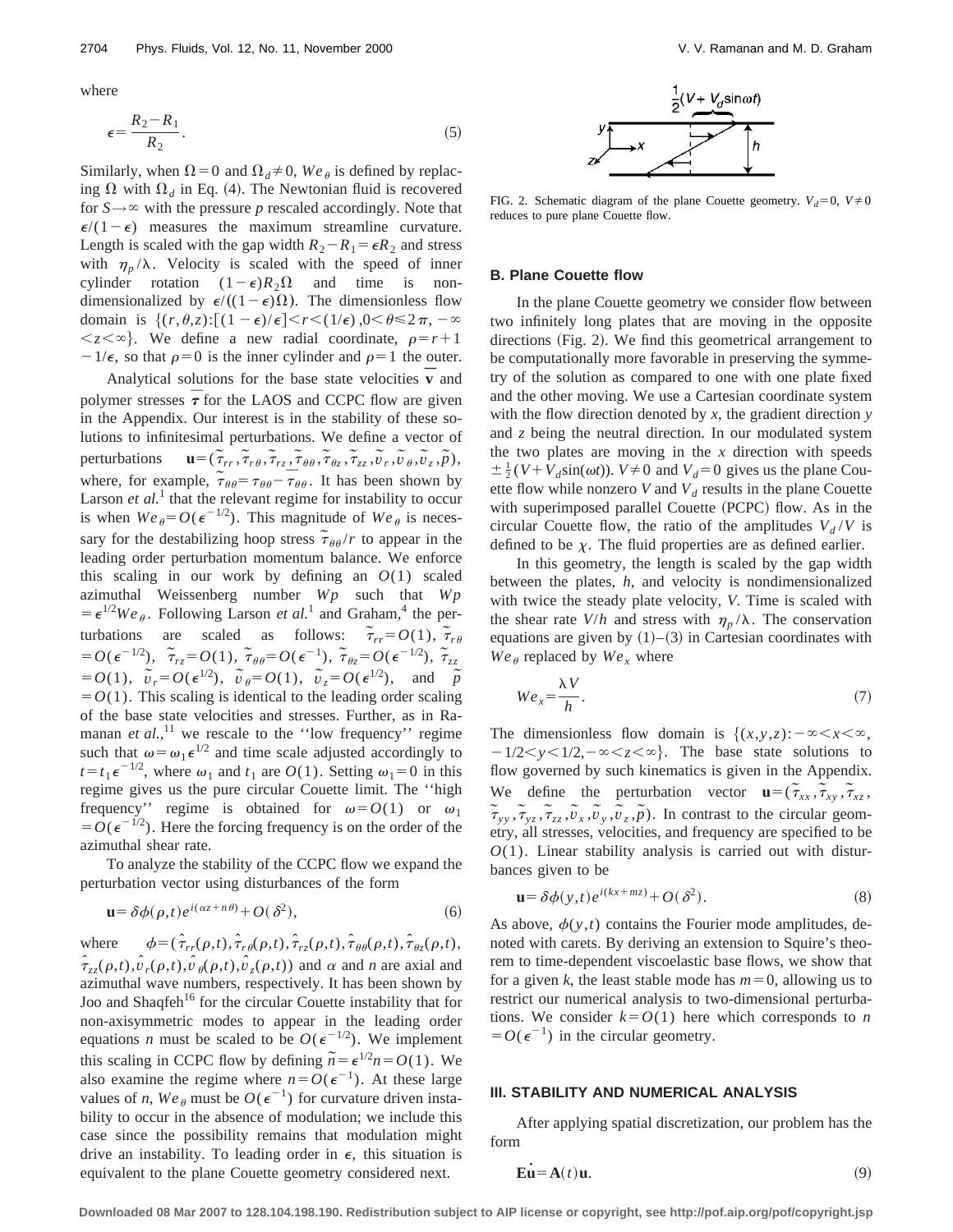$A(t)$  is a matrix with time periodic coefficients such that  $A(t) = A(t+T)$ , where *T* is the period of the forcing function. The stability of this type of problem is determined by the application of Floquet theory.<sup>17</sup> The solution  $\mathbf{u}(T)$  at *t*  $T = T$ , given the initial vector  $\mathbf{u}(0)$ , can be written in the form

$$
\mathbf{u}(T) = \mathbf{\Phi}(T)\mathbf{u}(0),\tag{10}
$$

so  $\Phi(T)$  is the monodromy matrix, whose eigenvalues  $\beta$ , known as Floquet multipliers, determine the stability of the system. Stable and unstable behavior are indicated by  $|\beta|$  $\langle 1 \rangle$  and  $|\beta| > 1$ , respectively. The Floquet exponent  $\sigma$  is defined by the relation

$$
\beta = \exp(\sigma T). \tag{11}
$$

Suppose  $\Psi$  is an eigenvector of  $\Phi(T)$  corresponding to the Floquet exponent  $\sigma$ . Then, it can be shown<sup>17</sup> that the solution  $\mathbf{w}(t)$  to  $\mathbf{E}\dot{\mathbf{w}} = \mathbf{A}(t)\mathbf{w}$  with  $\mathbf{w}(0) = \mathbf{\Psi}$  has a *T* periodic component  $\zeta(t)$  given by

$$
\zeta(t) = e^{-\sigma t} \mathbf{w}(t),\tag{12}
$$

such that

$$
\zeta(t) = \zeta(t+T). \tag{13}
$$

Thus, the  $\zeta(t)$  corresponding to the dominant Floquet multiplier gives us information on the spatial structure and time evolution of the disturbance.

Our goal is to calculate the dominant eigenvalues  $\beta$  of the monodromy matrix  $\Phi$ . We use a primitive variable formulation of the constitutive, momentum, and constitutive equations. Spatial discretization of the equations is carried out via a Chebyshev collocation technique that includes a staggered grid for the pressure to avoid the spurious modes that arise otherwise. Specifically, we use the Chebyshev– Gauss–Lobatto integration points with  $N+1$  modes for the velocities and stresses and the Chebyshev–Gauss points with *N* modes for pressure.<sup>18</sup> For CCPC flow we use  $N=32$  while the presence of localized boundary layers in the PCPC case necessitates the use of  $N=80$ . This choice of spatial resolution is found to be adequate. Since our interest is restricted to picking out the dominant eigenvalues of  $\Phi(T)$ , we take recourse to the Arnoldi method, $19$  to determine the critical eigenvalue. We use the public domain code  $ARPACK^{20}$  to carry out the Arnoldi calculations. The advantage of the Arnoldi method lies in the fact that we do not need to explicitly construct  $\Phi(T)$ ; we need only determine its action on a vector,  $\mathbf{q} \leftarrow \mathbf{\Phi}(T)\mathbf{p}$ . In our problem **q** is the solution vector obtained by integrating the time evolution equations for a given initial vector **p**. The choice of the initial vector **p** is arbitrary, with the only requirement being that it satisfies the algebraic components of Eq.  $(9)$ . In our case, this is ensured by choosing an arbitrary stress profile and solving the linear momentum and continuity equations for the corresponding velocities and pressure. To compute the periodic component  $\zeta(t)$ , we calculate the disturbance vector  $w(t)$  by integrating the time evolution Eq.  $(9)$  with initial conditions given by the eigenvector of the monodromy matrix obtained from ARPACK. This choice of starting value ensures that the periodicity condition given by Eq.  $(13)$  is not violated.

The integration of the time-dependent viscoelastic equations is performed using the EVSS decomposition<sup>21</sup> of the total stress into elastic and viscous components. We use two schemes for the time integration:  $(a)$  a fully implicit discretization for UCM calculations and (b) a splitting technique for Oldroyd-B model involving the solution of the Stokes problem followed by an implicit stress update. Using this technique we have been able to obtain stable solutions for *S*  $\approx$ 0.1. The time integration and eigenvalue routines were benchmarked against known eigenvalues for the steady case  $(\omega=0)$ . In addition, the plane Couette flow limit was checked against the exact analytical results of Gorodtsov and Leonov. $^{22}$  Most calculations are performed with a time step  $\Delta t = T/100$ , while for some cases, in particular at very low frequencies, we employ increased temporal resolution,  $\Delta t$  $T/2500$ . This high resolution is necessary to ensure the accuracy of the eigenvalue computation, which is checked by monitoring the periodicity of  $\zeta(t)$ .

## **IV. RESULTS**

## **A. Circular Couette flow**

As stated in the introduction, our aim is to determine whether parallel superposition may be used to stabilize the circular Couette instability. Said differently, can we find an amplitude and frequency of the superposition that would result in an increase in the Weissenberg number at which instability is first seen? We begin our study of this question with some *a priori* scaling arguments and heuristics. From an analysis similar to one presented in Ramanan *et al.*, <sup>11</sup> we deduce that for  $\Omega_d/\Omega = O(1)$  and in the high frequency regime  $(\omega_1 = O(\epsilon^{-1/2}))$ , the method of averaging<sup>23</sup> reveals that this is essentially equivalent to the circular Couette limit with no superposition—no change in stability occurs. This is validated from our numerical results where we find  $|\beta| \rightarrow 1$ with increasing frequency when the parameters chosen yield neutral stability for  $\Omega_d/\Omega$ =0. More generally we note that because of the quadratic dependence of normal stresses on velocity gradient, the time-averaged value of  $\tau_{\theta\theta}$  is larger with parallel superposition than without. Because the mechanism for nonaxisymmetric instability involves this quantity,<sup>2,24</sup> we might expect parallel superposition to be destabilizing. The situation is not quite so simple though, because the mechanism also involves the change in the stress orientation by the base state shear, which now has a zeromean oscillatory component. This complicated situation does not yield to analysis by simple arguments (except at very low frequencies as we describe below), so we proceed to a numerical study.

Our focus here is the effect of parallel superposition at the critical conditions for circular Couette flow with  $S=0$ : *Wp*=3.94,  $\alpha$ =5.1 and  $\tilde{n}$ =0.47. Notice that we include nonaxisymmetric modes in this work. This is in contrast to our orthogonal superposition studies $4,11$  where scaling arguments and numerical results indicate that nonaxisymmetric modes are strongly suppressed. Since we do not have any such results for the current flow system and given the fact that nonaxisymmetric modes were shown to be most dangerous<sup>25</sup> we include these in the present analysis. Figure 3 shows the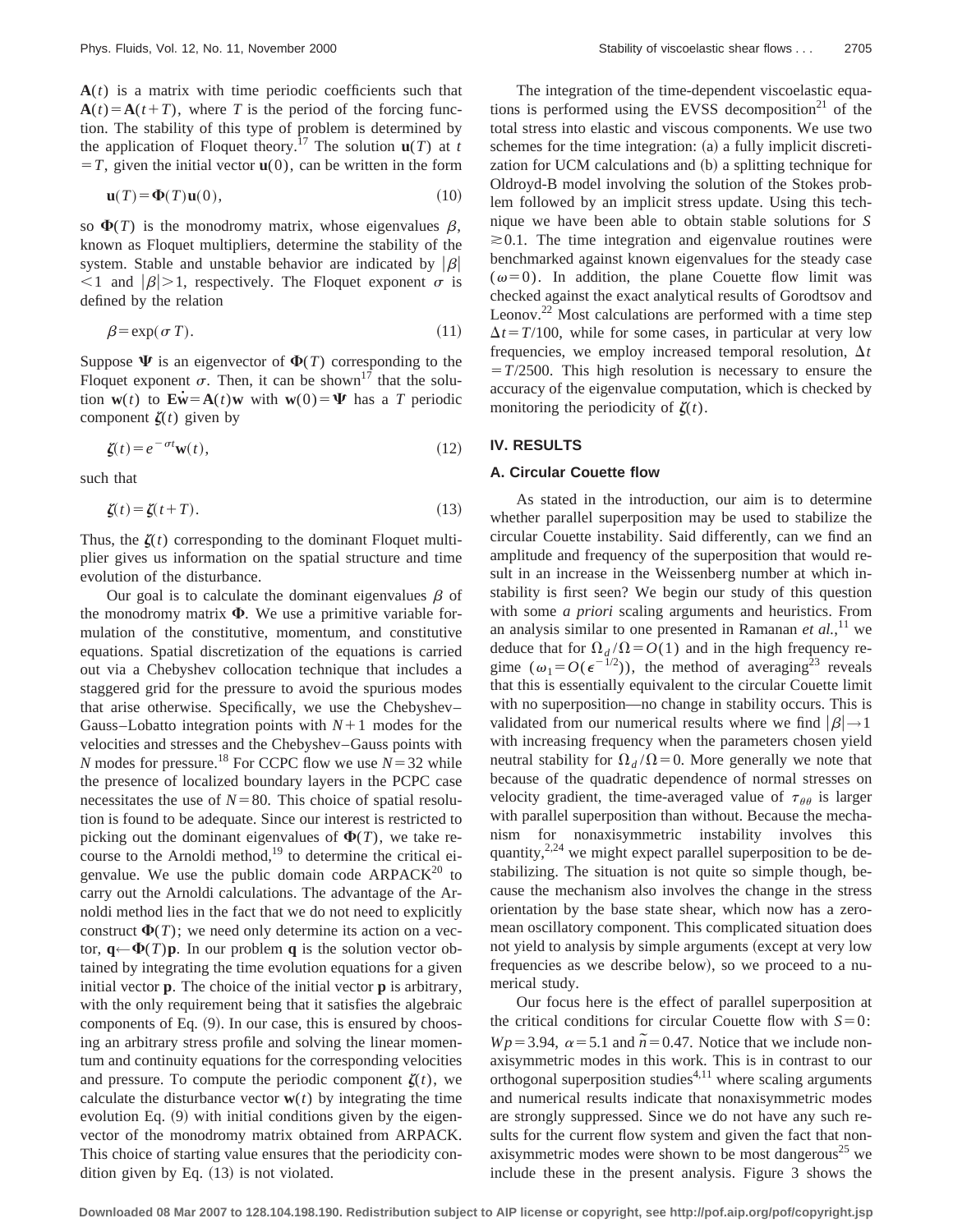

FIG. 3. Stability map for CCPC flow: varying amplitude ratio  $(\Omega_d)$  and excitation frequency ( $\omega_1$ ) for *Wp* = 3.94,  $\alpha$  = 5.1, and  $\tilde{n}$  = 0.47 (the point of marginal stability at  $\Omega_d$ =0).

stability information for the critical conditions listed above and varying amplitude ratio and excitation frequency. Each marked point represents the result from Floquet analysis. For a chosen value of  $\Omega_d/\Omega$  and  $\omega_1$  if the magnitude of the dominant Floquet multiplier is less than one indicating stability we have a • while instability is marked by a  $\triangle$ . We also show neutrality by a  $\star$ ; here 0.99<  $|\beta|$  < 1.01. The plot shows stability for  $0<\omega_1\leq 2/Wp$  and  $\Omega_d/\Omega<1$ . This is qualitatively different from orthogonal superposition where *instability* was found to occur at  $\omega_1 \approx 1/Wp$  for some superposed shear rates and  $\omega_1 \ll 1/Wp$  for others. Even so, the existence of a distinct stable region is indeed encouraging. If such a scheme is to be of any practical use we have to determine whether we can find an  $\Omega_d/\Omega$  and  $\omega_1$  that would result in stabilization of *all* wavelengths. With  $\Omega_d/\Omega$ =0.25 and  $\omega_1$ =0.3 stability analysis shows  $|\beta|$  <1 for all axial and azimuthal wave numbers  $(2.0 \le \alpha \le 10.0, 0.2 \le \tilde{n})$  $\leq 1.0$ ) that we have investigated. While we have established that parallel flow superposition is stabilizing, it is of interest to determine the extent of stabilization, i.e., by how much does the critical *Wp* change with the addition of secondary flow. We retain our choice of amplitude and frequency and scan through the parameter space of wave numbers and Weissenberg number to determine the bifurcation point. We find that this occurs at  $Wp = 3.97$ ,  $\alpha \approx 5.0$  and  $\tilde{n} \approx 0.5$ . This Weissenberg number is only 0.8% greater than for the pure circular Couette instability for this amplitude and frequency, significantly lower than the 8% increase in the critical Weissenberg number seen in the sample case for orthogonal superposition presented in Ramanan *et al.*<sup>11</sup> For  $\omega_1 = 0.05$ , we find  $|\beta| = 0.8750$  for  $Wp = 3.94$ ,  $\alpha = 5.1$ , and  $\tilde{n} = 0.47$ , indicating possibility of increased stabilization. However, we find that at these frequencies,  $|\beta|$  increases rapidly with increasing *Wp* resulting in no gain in the extent of stabilization. One more point to be taken from Fig. 3 is that there is no evidence of resonance phenomena—there is no localized bubble in forcing frequency that leads to significant destabilization, in distinct contrast to the orthogonal superposition case.



FIG. 4.  $\sigma_i$  vs  $\omega_1$  for CCPC flow:  $Wp = 3.94$ ,  $\alpha = 5.1$ , and  $\tilde{n} = 0.47$ .

At  $\Omega_d / \Omega > 1$ ,  $Wp = 3.94$ ,  $\alpha = 5.1$ ,  $\tilde{n} = 0.47$ , and  $S = 0$ we find instability for all frequencies that we have investigated. At these amplitude ratios the superposition would have the effect of changing the direction of rotation of the inner cylinder for some time instants resulting in a change in the base flow direction—even if stabilization were to occur here, this regime is unlikely to be of practical interest so we have not explored it in detail. The dominant Floquet multiplier at these amplitudes has a nonzero complex part, indicating that the bifurcating solution is quasiperiodic: i.e., this is not a synchronous resonance bifurcation. Recall from Ramanan *et al.*<sup>11</sup> that instability for orthogonal superposition *always* occurs as a synchronous resonance bifurcation with  $\sigma_r = \sigma_i = 0$ . Figure 4 plots the imaginary part of the complex Floquet exponent  $\sigma_i$ . At lower values of  $\Omega_d/\Omega$  we find that this is close to the frequency of the bifurcation when there is no forcing. As the amplitude ratio increases,  $\sigma_i$  decreases while still remaining in the same order of magnitude as 1/*Wp*.

Unlike in the orthogonal superposition, we also find relatively large regions of ''neutral'' stability—the superposition has virtually no effect on the stability characteristics of the system. At low amplitude ratios, the system approaches criticality for all excitation frequencies. This is to be expected



FIG. 5.  $|\zeta(t)|$  vs  $t/T$  for CCPC flow:  $Wp=3.94$ ,  $\alpha=5.1$ , and  $\tilde{n}=0.47$ ,  $\Omega_d/\Omega$ =0.25,  $\omega_1$ =0.005. Note the large increases at *t*/*T*=0.5.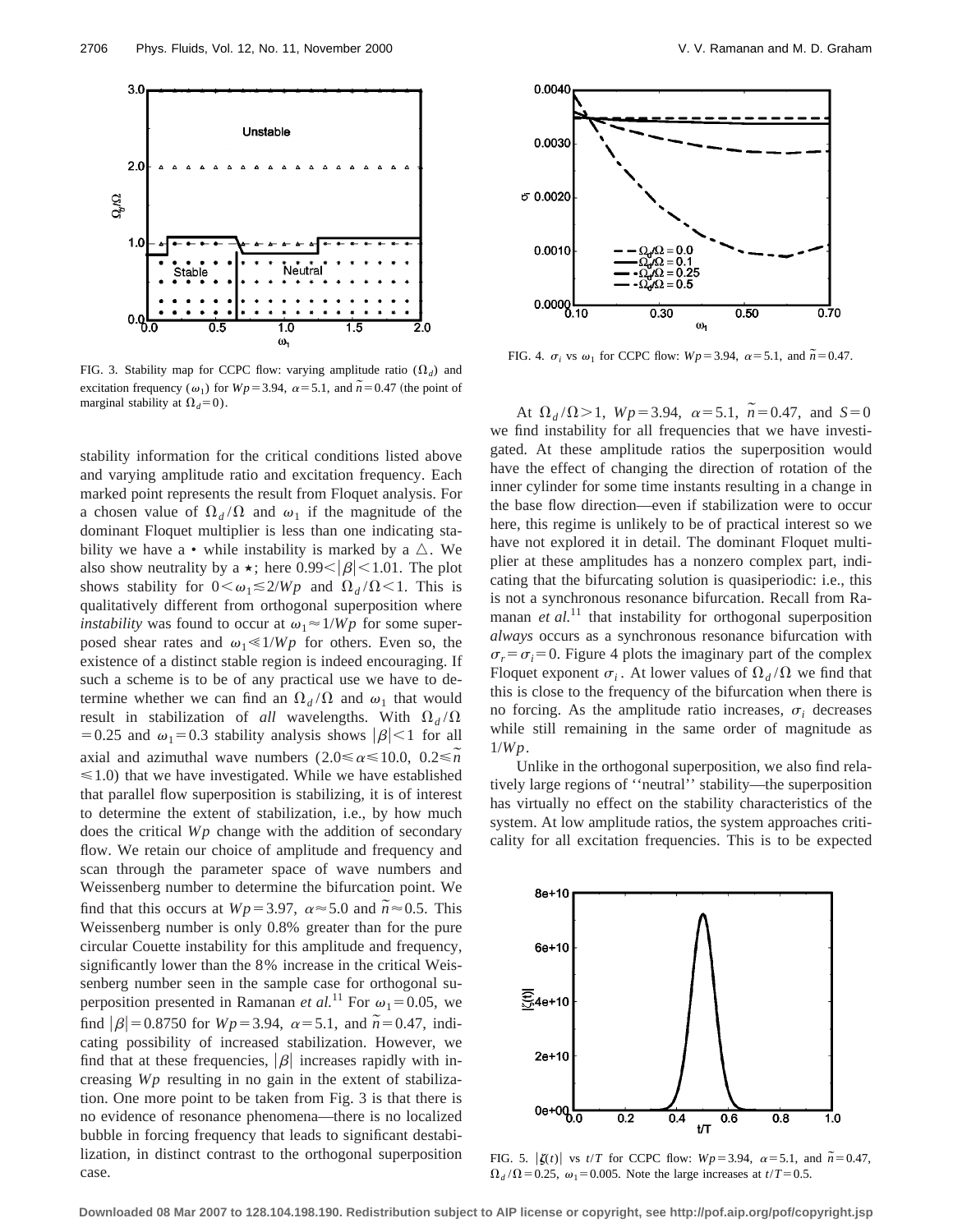

FIG. 6.  $\beta$  vs  $\omega_1$  for LAOS flow:  $Wp = 3.94$ ,  $\alpha = 5.1$ , and  $\tilde{n} = 0.47$ . Note that  $\beta \ll 1$  for  $0 < \omega_1 < 0.25$ .

since the  $\Omega_d \rightarrow 0$  limit is regular. However, the same cannot be said for  $\omega_1 \rightarrow 0$ . It was shown in Ramanan *et al.*<sup>11</sup> that, consistent with the analysis of Davis and Rosenblat, $12$  the zero frequency limit is singular with large increases in the magnitude of the disturbances. Figure 5 shows the large burst occurring at around  $t/T = 1/2$ , different from the transverse superposition where we had large increases at *t*/*T*  $=1/4$  and  $t/T=3/4$ . Figure 5 is for  $Wp=3.94$ ,  $\Omega_d/\Omega$ =0.25,  $\alpha$ =5.1,  $\tilde{n}$ =0.47, and  $\omega_1$ =0.005 which yields | $\beta$ | = 0.2175. Since  $|\beta|$  < 1, the state is nominally stable, but the huge transient amplification renders the linear stability result moot. As in the orthogonal superposition case, a simple quasisteady argument illuminates the origin of the transient burst: the instantaneous Weissenberg number is larger than the critical value of 3.94 in the first half of the cycle and smaller in the second, so the instantaneous growth rate is roughly proportional to  $\sin \omega_1 t$ . Integrating this gives a disturbance amplitude that varies as  $-(1/\omega_1)\cos \omega_1 t$ , which peaks at *T*/2, as found from the analysis. Unsurprisingly, evidence of this singularity is also seen with instability at  $\omega_1 \rightarrow 0$  for  $\Omega_d / \Omega > 1$ .

We also examine the stability characteristics of large amplitude oscillatory shear (LAOS) in a circular geometry. Numerical results indicate that LAOS is significantly stabilized as compared to the base CC flow. In LAOS the steady component of the angular velocity is identically zero which gives a scaled azimuthal shear rate of  $Wp \sin(\omega_1 t_1)$ . Figure 6 shows  $|\beta|$  vs  $\omega_1$  for  $Wp=3.94$ ,  $\alpha=5.1$ , and  $\tilde{n}=0.47$ . Notice that  $|\beta| \ll 1$  for  $0 \le \omega_1 < 0.3$  indicating a relatively fast decay rate. This is also indicative of the singularity of the zero frequency limit since for  $\omega_1=0$ , a steady analysis yields  $|\beta|=1$ . Figure 6 shows  $|\beta|$  vs  $\omega_1$  for  $0<\omega_1\leq 2$ . We find a monotonic increase in  $\beta$  that is still well below criticality. In fact, we find that for  $\omega_1 > 10$ ,  $|\beta| \rightarrow 1$ . Clearly, instability relative to the CC limit is not an issue in this flow. Further, computations show that for  $\omega_1=0.2538$  (=1/*Wp*),  $|\beta| \le 1$ for  $3.1 \le \alpha \le 7.1$  and  $0.37 \le \widetilde{n} \le 0.57$ . Here  $|\beta|$  varies from a low of  $2.659\times10^{-3}$  to a high of  $4.407\times10^{-3}$ . It appears that the flow is strongly stabilized for all disturbance wavelengths. Interestingly, investigation of the Floquet exponents



FIG. 7.  $\sigma_r$  vs  $\omega_1$  for LAOS flow:  $Wp=3.94$ ,  $\alpha=5.1$ , and  $\tilde{n}=0.47$ .  $\sigma_r \approx$  $-0.251$  for  $\omega_1$  > 0.5.

reveals that the decay rate  $\sigma_r \approx -0.251$  for  $\omega_1$ . (Fig. 7) while  $\sigma_i \approx 0$  for all  $\omega_1$ .

## **B. Plane Couette flow**

Tlapa and Bernstein<sup>26</sup> developed the viscoelastic analogue of Squire's theorem for steady plane shear flow of an Oldroyd-B fluid. It is straightforward to generalize this result to a time-dependent inertialess plane shear flow. If the following variable changes are made in the linearized equations governing the perturbations:

$$
K^2 := k^2 + m^2,\tag{14}
$$

$$
\hat{T}_{xx} := \frac{1}{K^2} (k^2 \hat{\tau}_{xx} + 2km \hat{\tau}_{xz} + m^2 \hat{\tau}_{zz}),
$$
\n(15)

$$
\hat{T}_{yx} := \frac{1}{K} (k \hat{\tau}_{yx} + m \hat{\tau}_{yz}),\tag{16}
$$

$$
\hat{T}_{yy} := \hat{\tau}_{yy},\tag{17}
$$

$$
\hat{U} := \frac{1}{K} (k\hat{v}_x + m\hat{v}_z),\tag{18}
$$

$$
\hat{V} := \hat{v},\tag{19}
$$

then the stability problem is seen to be equivalent to a twodimensional problem with a base velocity and polymer shear stress reduced by a factor of *k*/*K* and normal stress reduced by  $(k/K)^2$ . These reductions in the base state quantities are equivalent to a rescaling of the Weissenberg number by *k*/*K* as can easily be seen from the equations governing the timedependent base state. Since the three-dimensional problem is equivalent to a two-dimensional problem at a lower Weissenberg number, we only present results for the twodimensional case.

We re-emphasize (from Sec. III) that the presence of boundary layers in the stability problem for plane Couette flow necessitates the use of large number of modes to accurately determine the dominant eigenvalue. This problem is compounded by the slow convergence of the continuous portion of the spectrum, due to the nonintegrable singularities in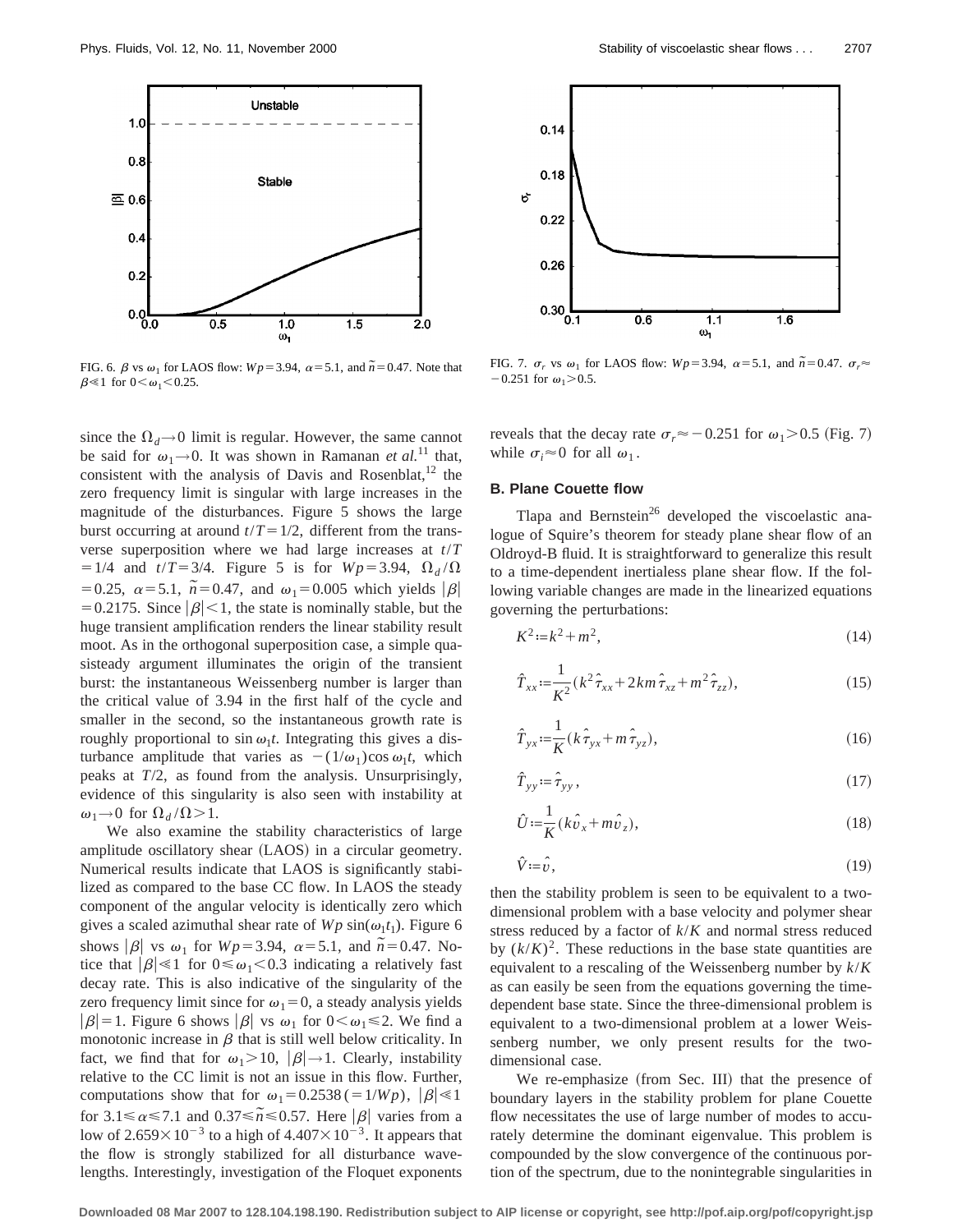

FIG. 8.  $|\beta|_M / |\beta|_{\text{GL}}$  for PCPC flow:  $We_x = 5.0, k = 1.0, \omega_1 = 0.2$ .

the stress components of these models. $4$  A large number of Chebyshev modes is thus required to distinguish the continuous and discrete portions of the spectrum. This problem grows more severe as  $We<sub>x</sub>$  and *k* increase, so we limit our investigation to wave number  $k=1$ . The accurate resolution of the spectrum is also dependent on the time step used in our time-integration procedure. We have found that for  $We_x = 5$  and  $k = 2$ ,  $\Delta t = T/100$  with  $N = 120$  *does not* resolve the eigenvalues satisfactorily. Notwithstanding this limitation, we are still able to gain qualitative information about the stability of the flow. This is done by tracking the evolution of the discrete Gorodtsov–Leonov<sup>4,22</sup> (GL) modes that occur in the steady plane Couette flow as secondary flow is added. While the GL modes are stable in plane shear flows, the addition of secondary flow has been known to lead to instability. This was shown in Graham<sup>4</sup> for circular Couette flow with superposed axial Couette flow where the instability was traced to one of GL modes, which became more unstable with increasing azimuthal shear rate for a fixed axial flow rate. Similarly, does parallel flow oscillation stabilize or destabilize the GL mode? The simulations presented here are for  $We_x = 5$ ,  $S = 0.1$ ,  $\omega = 0.2$ , and  $k = 1$  and varying amplitude ratio  $V_d/V$ . The nonzero solvent viscosity is used here because it allows the use of a splitting method for timeintegration, providing significant computational savings for the high-resolution simulations required. Figure 8 shows the ratio of  $|\beta|$  corresponding to the discrete mode in the forced system  $(|\beta|_M)$  to that for the steady GL mode  $|\beta|$  ( $|\beta|_{GL}$ ) for  $k=1$  and varying  $V_d$  /*V*. We find that increasing the amplitude ratio results in a slight, albeit increased stabilization of the flow.

### **V. CONCLUSIONS**

We have shown that parallel flow superposition can have a slight stabilizing effect on viscoelastic circular Couette flow instability, if the frequency and amplitude of oscillation are small and may also slightly increase the decay rate of perturbations in plane Couette flow. The extent of stabilization achieved is significantly smaller than with orthogonal superposition and is limited to a smaller region of parameter space. Therefore parallel superposition cannot be viewed as a robust method for suppression of elastic instability. A basic reason for the failure of parallel superposition relative to orthogonal is simply this: orthogonal superposition introduces axial stresses into the radial perturbation momentum balance, providing the possibility for the dominant balance there to change. As described in the introduction, this is ultimately what occurs, as the destabilizing hoop stress term drops out of the dominant balance as axial Weissenberg number increases. Parallel superposition introduces no such change and correspondingly has very little effect until the oscillatory part of the flow becomes larger than the steady.

## **ACKNOWLEDGMENTS**

This work was supported by an NSF CAREER Award No. CTS-9502677 and a 3M Non-Tenured Faculty Award.

## **APPENDIX: BASE STATE SOLUTIONS**

CCPC: The equations correspond to the regime where  $\omega = O(\epsilon^{1/2})$  and  $t = O(\epsilon^{-1/2})$  with all other variables scaled as in Sec. II. We define  $\omega_1 = \epsilon^{-1/2} \omega = O(1)$  and  $t_1 = \epsilon^{1/2} t = O(1)$ ,

$$
\bar{v}_r = 0,\tag{A1}
$$

$$
\overline{v}_{\theta} = (1 - \rho)(1 + \chi \sin(\omega_1 t_1)),\tag{A2}
$$

$$
\bar{v}_z = 0,\tag{A3}
$$

$$
\bar{\tau}_{rr} = 0,\tag{A4}
$$

$$
\overline{\tau}_{r\theta} = -\frac{Wp (1 + \omega_1^2 Wp^2 - \omega_1 \chi Wp \cos(\omega_1 t_1) + \chi \sin(\omega_1 t_1))}{(1 + \omega_1^2 Wp^2)},
$$
\n(A5)

$$
\bar{\tau}_{rz} = 0,\tag{A6}
$$

**Downloaded 08 Mar 2007 to 128.104.198.190. Redistribution subject to AIP license or copyright, see http://pof.aip.org/pof/copyright.jsp**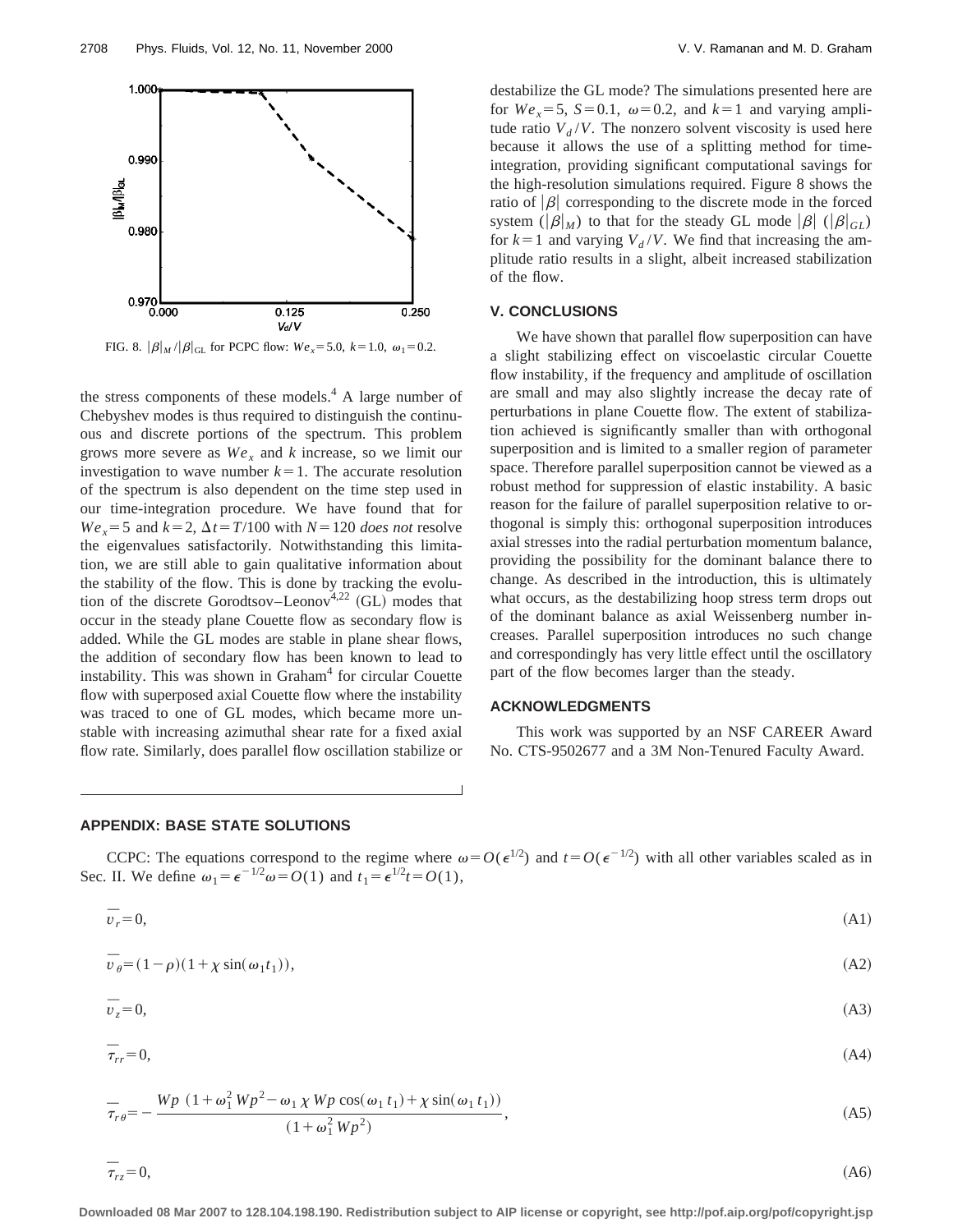$$
\overline{\tau}_{\theta\theta} = Wp^2 \left[ \frac{2 + \chi^2 + 12\omega_1^2 Wp^2 + 5\omega_1^2 \chi^2 Wp^2 + 18\omega_1^4 Wp^4 + 4\omega_1^4 \chi^2 Wp^4 + 8\omega_1^6 Wp^6}{(1 + \omega_1^2 Wp^2)(1 + 4\omega_1^2 Wp^2)} - \frac{6\omega_1 \chi Wp \cos(\omega_1 t_1) - 26\omega_1^3 \chi Wp^3 \cos(\omega_1 t_1) - 8\omega_1^5 \chi Wp^5 \cos(\omega_1 t_1)}{(1 + \omega_1^2 Wp^2)(1 + 4\omega_1^2 Wp^2)} - \frac{\chi^2 \cos(2\omega_1 t_1) + \omega_1^2 \chi^2 Wp^2 \cos(2\omega_1 t_1) + 2\omega_1^4 \chi^2 Wp^4 \cos(2\omega_1 t_1) + 4\chi \sin(\omega_1 t_1)}{(1 + \omega_1^2 Wp^2)(1 + 4\omega_1^2 Wp^2)} + \frac{16\omega_1^2 \chi Wp^2 \sin(\omega_1 t_1) - 3\omega_1 \chi^2 Wp \sin(2\omega_1 t_1) - 3\omega_1^3 \chi^2 Wp^3 \sin(2\omega_1 t_1)}{(1 + \omega_1^2 Wp^2)(1 + 4\omega_1^2 Wp^2)} \right],
$$
\n(A7)  
\n
$$
\overline{\tau}_{\theta z} = 0,
$$

$$
\overline{\tau}_{zz} = 0. \tag{A9}
$$

LAOS: The frequency and wave number scalings are the same as in the CCPC case,

$$
\overline{v}_r = 0,\tag{A10}
$$

$$
\overline{v}_{\theta} = (1 - \rho)\sin(\omega_1 t_1),\tag{A11}
$$

$$
\bar{v}_z = 0,\tag{A12}
$$

$$
\bar{\tau}_{rr} = 0,\tag{A13}
$$

$$
\overline{\tau}_{r\theta} = -\frac{Wp(\cos(\omega_1 t_1) + \omega_1 Wp \sin(\omega_1 t_1))}{(1 + \omega_1^2 Wp^2)},
$$
\n(A14)

$$
\bar{\tau}_{rz} = 0,\tag{A15}
$$

$$
\overline{\tau}_{\theta\theta} = \frac{Wp^2(1 + 4\omega_1 Wp^2 + \cos(2\omega_1 t_1) + 2\omega_1^2 Wp^2 \cos(2\omega_1 t_1) - 3\omega_1 Wp \sin(2\omega_1 t_1))}{(1 + \omega_1^2 Wp^2)(1 + 4\omega_1^2 Wp^2)},
$$
\n(A16)

$$
\bar{\tau}_{\theta z} = 0,\tag{A17}
$$

$$
\overline{\tau}_{zz} = 0. \tag{A18}
$$

PCPC: We have  $\omega = \omega_1 = O(1)$  and  $We_x = 0(1)$ ,

$$
\overline{v}_x = (1 - y)(1 + \chi \sin(\omega_1 t_1)),\tag{A19}
$$

$$
\bar{v}_y = 0,\tag{A20}
$$

$$
\bar{v}_z = 0,\tag{A21}
$$

$$
\overline{\tau}_{xx} = We_x^2 \left[ \frac{2 + \chi^2 + 12\omega_1^2 W e_x^2 + 5\omega_1^2 \chi^2 W e_x^2 + 18\omega_1^4 W e_x^4 + 4\omega_1^4 \chi^2 W e_x^4 + 8\omega_1^6 W e_x^6}{(1 + \omega_1^2 W e_x^2)(1 + 4\omega_1^2 W e_x^2)} - \frac{6\omega_1 \chi W e_x \cos(\omega_1 t_1) - 26\omega_1^3 \chi W e_x^3 \cos(\omega_1 t_1) - 8\omega_1^5 \chi W e_x^5 \cos(\omega_1 t_1)}{(1 + \omega_1^2 W e_x^2)(1 + 4\omega_1^2 W e_x^2)} - \frac{\chi^2 \cos(2\omega_1 t_1) + \omega_1^2 \chi^2 W e_x^2 \cos(2\omega_1 t_1) + 2\omega_1^4 \chi^2 W e_x^4 \cos(2\omega_1 t_1) + 4\chi \sin(\omega_1 t_1)}{(1 + \omega_1^2 W e_x^2)(1 + 4\omega_1^2 W e_x^2)} + \frac{16\omega_1^2 \chi W e_x^2 \sin(\omega_1 t_1) - 3\omega_1 \chi^2 W e_x \sin(2\omega_1 t_1) - 3\omega_1^3 \chi^2 W e_x^3 \sin(2\omega_1 t_1)}{(1 + \omega_1^2 W e_x^2)(1 + 4\omega_1^2 W e_x^2)} \right],
$$
\n(A22)

**Downloaded 08 Mar 2007 to 128.104.198.190. Redistribution subject to AIP license or copyright, see http://pof.aip.org/pof/copyright.jsp**